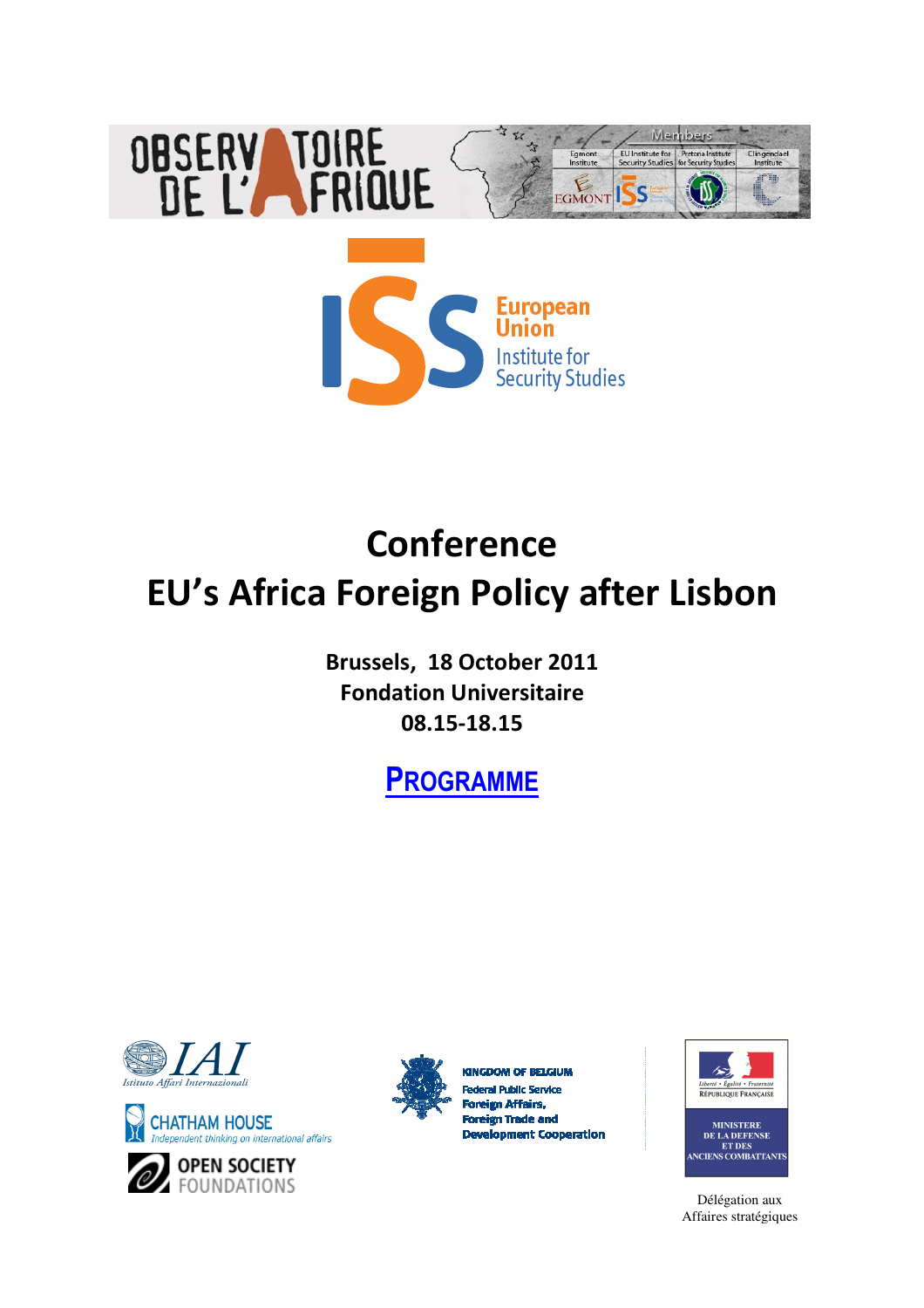

### **EU's Africa foreign policy after Lisbon**

#### **Lisbon and its consequences for Africa – EU relations**

Until the implementation of the Lisbon treaty, Europe was represented in Africa by its EC delegations and the Member States. But now, in the post-Lisbon transitional environment, the previous division of labour between the Council and Commission has to be re-examined. The institutional innovations derived from the treaty will create new opportunities for developing the EU into a fully-fledged international actor, while shaping a new diplomatic profile for the EU in the coming years. The creation of the European External Action Service (EEAS) in particular will likely have a strong and long-term impact on the EU's relations with the African continent, regional organisations and states.

On a strategic level, the enhancement of EU-Africa relations will require decisive political leadership, in clear coordination with influential and established initiatives such as the Francophonie or Commonwealth Summits. Coordination and cooperation within EU bodies and between the EU and its Member States will remain central. As a bridge between the Commission and Council, the EEAS is in a strong position to substantially increase EU external influence. One of the key challenges for the EEAS will be to find a balance between overarching and underperforming tendencies, to negotiate the scope of its own work alongside the African policies of Member States, and to find pragmatic burden sharing formats.

In the period 2011-2012, Africa has and will continue to face serious challenges in terms of democratic transition and consolidation, with major countries holding elections including Nigeria, Sudan, DRC and Senegal. Potential knock-on effects of recent transformations in North Africa and the Middle East should also not be underestimated. Meanwhile, the recent events in Côte d'Ivoire have demonstrated the fragility of so-called 'post-conflict' societies, despite strong international – and EU – support for the elections. Key security issues are still undermining continental stability and are often directly linked to EU security interests (such as in the Sahel and Horn of Africa). Moreover, Africa's geopolitical importance is increasing, as indicated by the growing interest of powers like Brazil, India and China in the continent. African elites have also demonstrated their willingness to engage with these new partners.

Within this context, the EU's reformed institutions are likely to set a new agenda for the EU's Africa foreign policy, as well as rejuvenate intercontinental dialogue. The conference will address the following questions: How has the EU engaged Africa in the post-Lisbon context? What lessons can already be drawn after almost a year of implementation? How are EU regional strategies designed and implemented in a post-Lisbon environment? Will the EU increasingly speak with one voice in Africa and can policy coherence towards the continent be enhanced?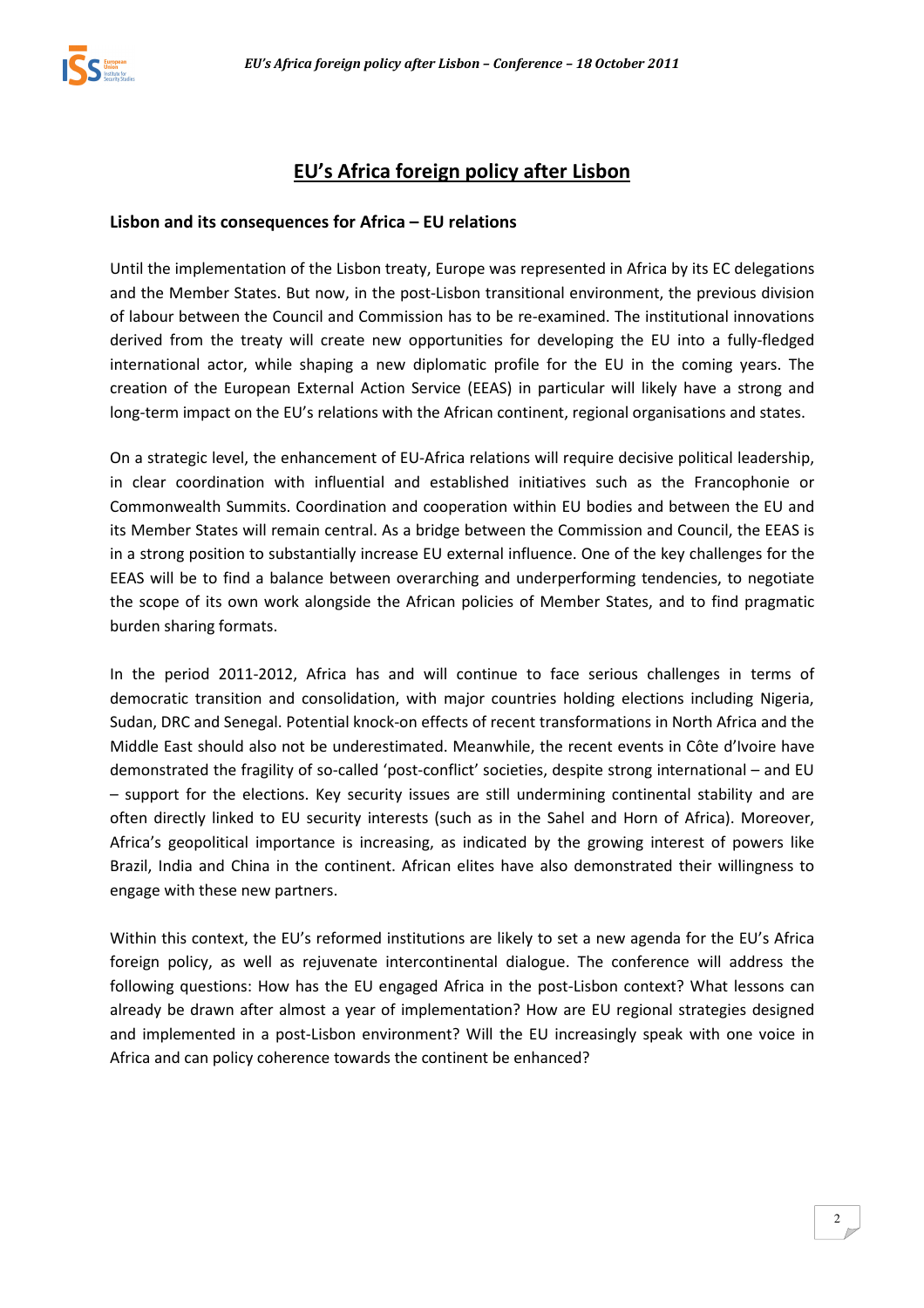

#### **Methodology**

The conference will address these issues through the examination of concrete case studies (country and regional specific, as well as thematic policies). It will adopt two complementary approaches.  $^{1}$ 

- Analysing the current and future concrete working modes of EU foreign policy actors.
- Analysing concrete case studies of EU's engagement in specific African regions, countries and crises on the basis of existing and future strategies and policies.

4 cross-cutting issues will be dealt with in each case study:

- 1. EU Coordination both at an inter-institutional level (within Brussels organisations) and between the EU delegations/representations and Brussels organisations.
- 2. Priorities and interests articulated in EEAS policies between Member States
- 3. The relevance of regional (AU) and sub-regional (RECs) frameworks for the EU Africa foreign policy
- 4. Engagement with other international actors (US, BRICs, Canada and Turkey) and international organisations (UN, Arab League, OIC)

The conference is part of a two-year research project on 'Ensuring peace and security in Africa: Implementing a new EU-Africa partnership' launched in 2009 by the IAI, Chatham House, and EUISS. Two conferences have already been held in 2009 (http://www.iai.it/pdf/Convegni/Africa-EU\_091007- 9.pdf) and 2010. This conference is organised within the framework of the Observatoire de l'Afrique by the EUISS in collaboration with Chatham House, Istituto Affari Internazionali (IAI) and the Open Society Foundations (OSF).

#### **Practicalities**

Date : 18 October 2011, 08.15-18.30 **Registration starts at 08.15 – Meeting starts at 08.45.** 

#### *Event venue*

 $\overline{a}$ 

Fondation Universitaire Rue d'Egmont, 11 Brussels

Working languages will be French and English (without translation). Chatham House Rule applies.

<sup>&</sup>lt;sup>1</sup> Although of both great interest and importance, EU trade policies with Africa will not be addressed in this seminar, since trade remains outside the scope of the EEAS and the topic deserves a seminar in itself.